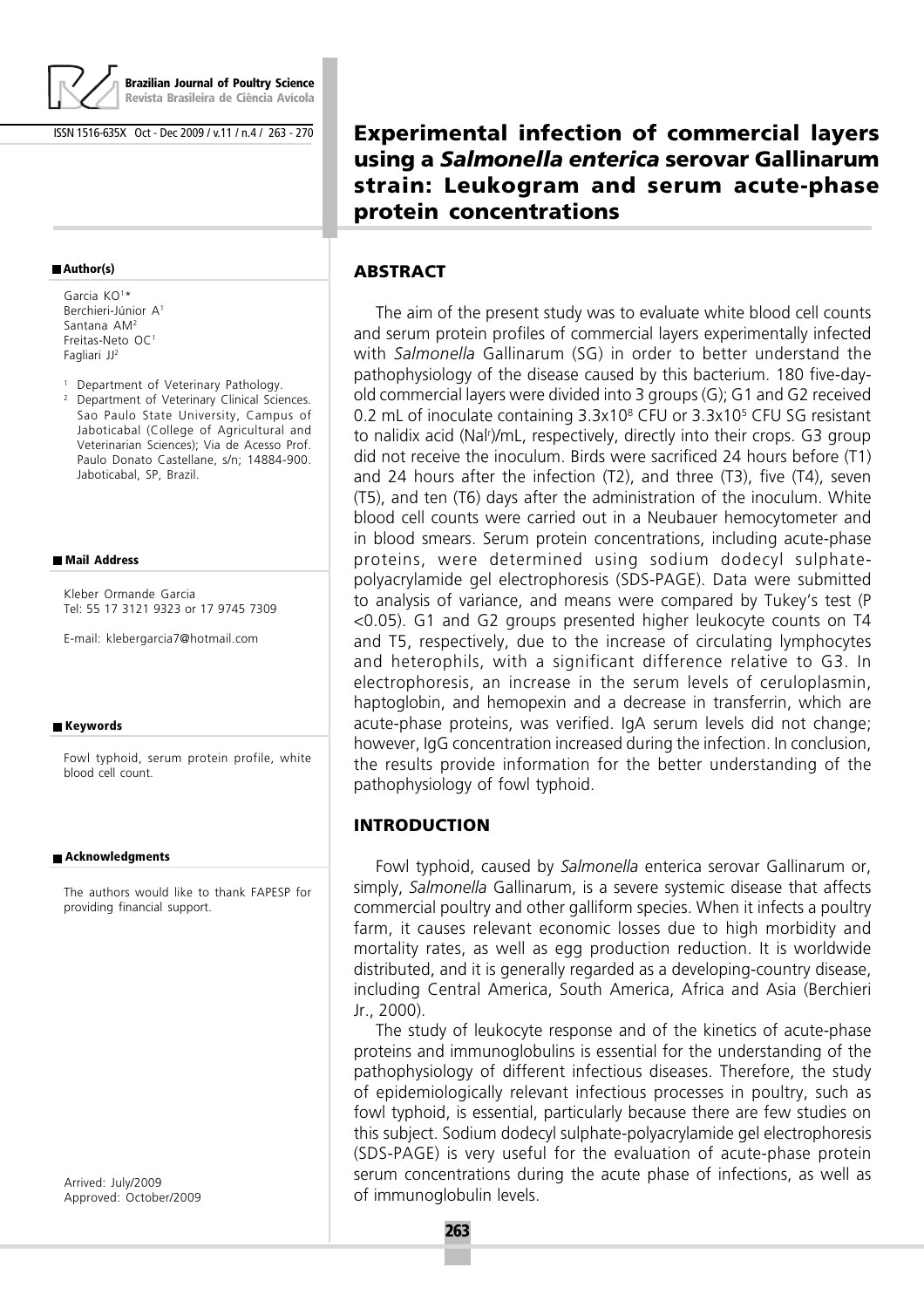

The aim of this study was to evaluate white blood cell counts and acute-phase protein serum concentrations of commercial layers experimentally infected with Salmonella Gallinarum, in order to have a better understanding of the evolution of the disease.

## **MATERIAL AND METHODS**

## **Birds and housing**

A number of 180 commercial semi-heavy (brown) layers, considered susceptible to the infection by Salmonella Gallinarum was used. Blood samples were collected at arrival at the experimental facilities for the serological test (fast serum agglutination test using a commercial Salmonella Pullorum antigen). Fecal swabs were taken from the transport crate for the bacteriological detection of Salmonella, in order to ensure that birds were free from pathogens that might compromise the experiment (Zancan et al., 2000). The results showed that all birds were negative for Salmonella Gallinarum. Birds were then divided into three groups (G1, G2, and G3) of sixty individuals each, and housed in battery cages, located at the isolation units of the Laboratory of Veterinary Pathology of the Department of Veterinary Pathology, Faculdade de Ciências Agrárias e Veterinárias, Universidade Estadual Paulista (FCAVJ-UNESP), Brazil. Birds received water and food ad libitum.

# **Preparation of the inoculum**

A nalidixic-acid resistant Salmonella Gallinarum strain (SGNalr), was used, as recommended by Berchieri Jr. et al. (2001). The strain was prepared and kept at the Department of Veterinary Pathology (FCAVJ-UNESP). The bacterium was cultivated in nutrient broth (Difco-244620), incubated in a shaking incubator (100 strokes/min) at 37°C, for 24h. Cultures were prepared in two different dilutions: one with approximately 3.3x10<sup>8</sup> CFU of S. Gallinarum Nal<sup>r</sup>/mL and another with 3.3x10<sup>5</sup> CFU of S. Gallinarum Nal<sup>r</sup> /mL.

# **Experimental procedure**

G1 and G2 birds received 0.2mL of an inoculum containing 3.3x10<sup>8</sup> or 3.3x10<sup>5</sup> CFU of Salmonella Gallinarum, respectively, directly into the crop using a cannula. G3 birds did not receive any inoculum (control group). All birds were challenged at 5 days of age and sacrificed to obtain blood samples. Euthanasia was carried out (ten birds at a time in each group) 24h before (T1) or after (T2) the infection, and 3(T3), 5(T4), 7(T5), or 10 (T6) days after infection.

Experimental infection of commercial layers using a Salmonella enterica serovar Gallinarum strain: Leukogram and serum acute-phase protein concentrations

# **Clinical evaluation**

Birds were submitted to a physical examination twice daily - in the morning and afternoon - and, in the case of death, mortality was recorded, as described by Oliveira et al. (2005).

# **Blood collection and laboratory analysis**

Birds were rendered unconscious, and then submitted to euthanasia. Blood samples were collected from the cervical vein. Blood samples for white blood cell counts were collected in tubes containing 10% EDTA. Blood samples for the serum protein profile were collected in tubes with no anticoagulant.

## **White blood cell counts and serum protein electrophoresis (SDS-PAGE)**

White blood cell counts were carried out in a Neubauer hemocytometer (Natt & Herrick, 1952). Blood smears were prepared for differential leukocyte count, and stained by the Rosenfeld method (Lucas & Jamroz, 1961). Serum protein electrophoresis was carried out in sodium dodecyl sulfate acrylamide gel (SDS-PAGE), as proposed by Weber & Osborn (1969). The gel was stained for 10 minutes in 0.25% Coomassie blue solution and then de-stained in 7% acetic acid, until protein fractions were clear. The concentrations of those proteins were determined in a scanning densitometer (Shimadzu CS9301, Tokyo). A marker solution with different molecular weights (Sigma S8445), as well as, purified ceruloplasmin, haptoglobin, antitrypsin, transferrin, and IgG proteins were used as references.

# **Statistical analysis**

A completely randomized experimental design with in a 3x6 factorial arrangement (infection levels and pre and post-infection times) was used for statistical analysis. Data were submitted to analysis of variance using SAS statistical program, and means were compared by Tukey's test (P <0.05).

# **RESULTS**

# **White blood cell count**

White blood cell counts (WBC) initially decrease (T2) in both infected groups (G1 and G2) due to a reduction in lymphocyte and heterophil counts. From T3 on a recovery in the number of circulating leukocytes was observed in the two infected groups due an increase in lymphocyte and heterophil counts (Table 1 and Figure 1). G1, which were inoculated with higher bacterial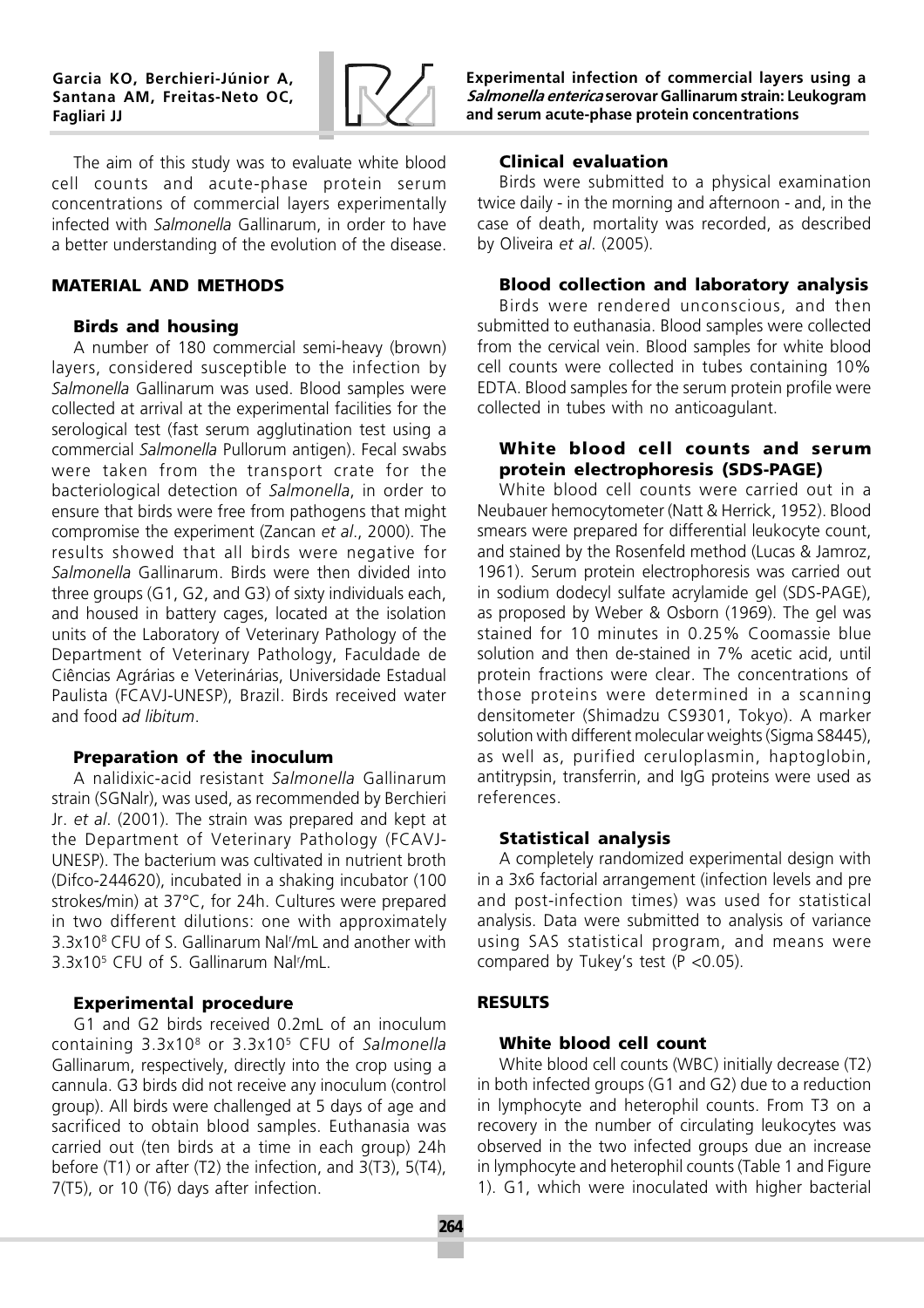

Table 1. Means and standard deviations of white blood cell counts (x10<sup>3</sup>/mL) of brown layers experimentally infected with Salmonella Gallinarum Nal<sup>r</sup>.

| <b>Parameters</b>                   | <b>Time</b> |                      | Groups              |                         |  |  |  |  |
|-------------------------------------|-------------|----------------------|---------------------|-------------------------|--|--|--|--|
|                                     |             | 1                    | $\overline{2}$      | $\overline{\mathbf{3}}$ |  |  |  |  |
| Leukocytes (x10 <sup>3</sup> /mL)   |             | $13.5 \pm 1.04$ ABa  | $13.5 \pm 1.17$ ABa | $11.91 \pm 1.46$ Aa     |  |  |  |  |
|                                     |             | $8.33 \pm 0.83$ Aa   | $8.42 \pm 1.01$ Aa  | $10.48 \pm 1.28$ Aa     |  |  |  |  |
|                                     |             | $15.7 \pm 3.81$ ABa  | $11.5 \pm 0.70$ Aa  | $10.26 \pm 1.55$ Aa     |  |  |  |  |
|                                     |             | 56.8 $\pm$ 7.46 Ca   | $9.69 \pm 1.41$ Ab  | $11.07 \pm 1.18$ Ab     |  |  |  |  |
|                                     |             | $27.7 \pm 2.65$ Ba   | 18.8±1.37 Bb        | $10.75 \pm 1.28$ Ab     |  |  |  |  |
|                                     | 6           | $\star$              | 18.6±2.08 Bb        | $9.48 \pm 1.33$ Aa      |  |  |  |  |
| Heterophils (x10 <sup>3</sup> /mL)  |             | $4.56 \pm 0.75$ Aa   | $4.88 \pm 0.88$ ABa | $4.07 \pm 0.64$ Aa      |  |  |  |  |
|                                     |             | $3.16 \pm 0.63$ Aa   | $3.56 \pm 0.69$ Aa  | 3.89±0.70 Aa            |  |  |  |  |
|                                     |             | $6.86 \pm 0.97$ Bb   | $5.37 \pm 1.05$ Bb  | $3.44 \pm 0.49$ Aa      |  |  |  |  |
|                                     |             | 28.96±3.45 Db        | $5.04 \pm 0.98$ Ba  | $3.84 \pm 0.61$ Aa      |  |  |  |  |
|                                     | 5           | 17.78±1.35 Cc        | $10.34 \pm 2.15$ Cb | $3.87 \pm 0.80$ Aa      |  |  |  |  |
|                                     | 6           | $\star$              | 8.55±2.33 BCb       | $3.55 \pm 0.55$ Aa      |  |  |  |  |
| Lymphocytes (x 10 <sup>3</sup> /mL) |             | 8.85±1.20 Ba         | $8.69 \pm 1.66$ Ba  | $7.40 \pm 1.32$ Aa      |  |  |  |  |
|                                     |             | $5.08 \pm 1.05$ Aa   | $4.82 \pm 0.75$ Aa  | $6.36 \pm 1.40$ Aa      |  |  |  |  |
|                                     |             | $8.48 \pm 1.78$ Ba   | $6.00 \pm 1.13$ ABa | $6.29 \pm 1.23$ Aa      |  |  |  |  |
|                                     |             | $26.35+4.25$ Cb      | $4.38 \pm 1.01$ Aa  | $6.59 \pm 1.75$ Aa      |  |  |  |  |
|                                     |             | $9.14 \pm 1.93$ Bb   | $8.04 \pm 1.23$ Bab | $6.48 \pm 1.12$ Aa      |  |  |  |  |
|                                     |             | $^\star$             | $9.75 \pm 2.04$ Bb  | $5.55 \pm 1.35$ Aa      |  |  |  |  |
| Monocytes (x 10 <sup>3</sup> /mL)   |             | $0.30 \pm 0.10$ BCb  | $0.13 \pm 0.04$ ABa | $0.29 \pm 0.13$ Ab      |  |  |  |  |
|                                     |             | $0.09 \pm 0.04$ Aa   | $0.07 \pm 0.03$ Aa  | $0.28 \pm 0.15$ Ab      |  |  |  |  |
|                                     |             | $0.20 \pm 0.07$ ABab | $0.11 \pm 0.04$ Aba | $0.25 \pm 0.08$ Ab      |  |  |  |  |
|                                     |             | $0.79 \pm 0.27$ Dc   | $0.12 \pm 0.05$ ABa | $0.28 \pm 0.11$ Ab      |  |  |  |  |
|                                     |             | $0.50\pm0.16$ Cb     | $0.22 \pm 0.11$ Ba  | $0.30 \pm 0.12$ Aa      |  |  |  |  |
|                                     | 6           | $\star$              | $0.23 \pm 0.09$ Ba  | $0.24 \pm 0.09$ Aa      |  |  |  |  |

\* = High mortality. Means followed by different capital letters in the same column or by different small letters in the same row are significantly different by Tukey's test (P<0.05)



Figure 1. Means leukocyte, heterophil, and lymphocyte counts in group 1 (G1), group 2 (G2), and group 3 (G3) of brown layers experimentally infected with S. Gallinarum Nal<sup>†</sup> 24 hours before (T1) and 24 hours after inoculation (T2), and three (T3), five (T4), seven (T5), and ten (T6) days after inoculation.

concentration, presented evident leukocytosis at T4, characterized by an increase in lymphocyte and heterophil counts, with a high proportional increase of heterophils, leading to an inversion of the heterophil:lymphocyte ratio. After a high WBC count at T4, leukocyte count was reduced at T5, due to a decrease in heterophil and lymphocyte counts; however, these not returned to basal values (Table 1 and Figure 1). In G2, which were inoculated with a lower bacterial concentration, leukocytosis was observed at T5 due to an increase not only of lymphocytes but also of heterophils, resulting in high heterophil counts. WBC count remained the same at T6; however an inversion was observed in the heterophil:lymphocyte ratio due to a decrease in heterophil count and an increase in lymphocyte counts (Table 1 and Figure 1).

#### **Serum protein concentrations**

Ten proteins were studied using the SDS-PAGE technique. Their molecular weights (MW) ranged from 32 to 171 Kd (Table 2): IgA, ceruloplasmin, transferrin, hemopexin, albumin, heavy chain IgG, haptoglobin, light chain IgG, and proteins with 96 Kd and 171 Kd molecular weight.

Serum concentrations of acute-phase ceruloplasmin, hemopexin and haptoglobin proteins were higher in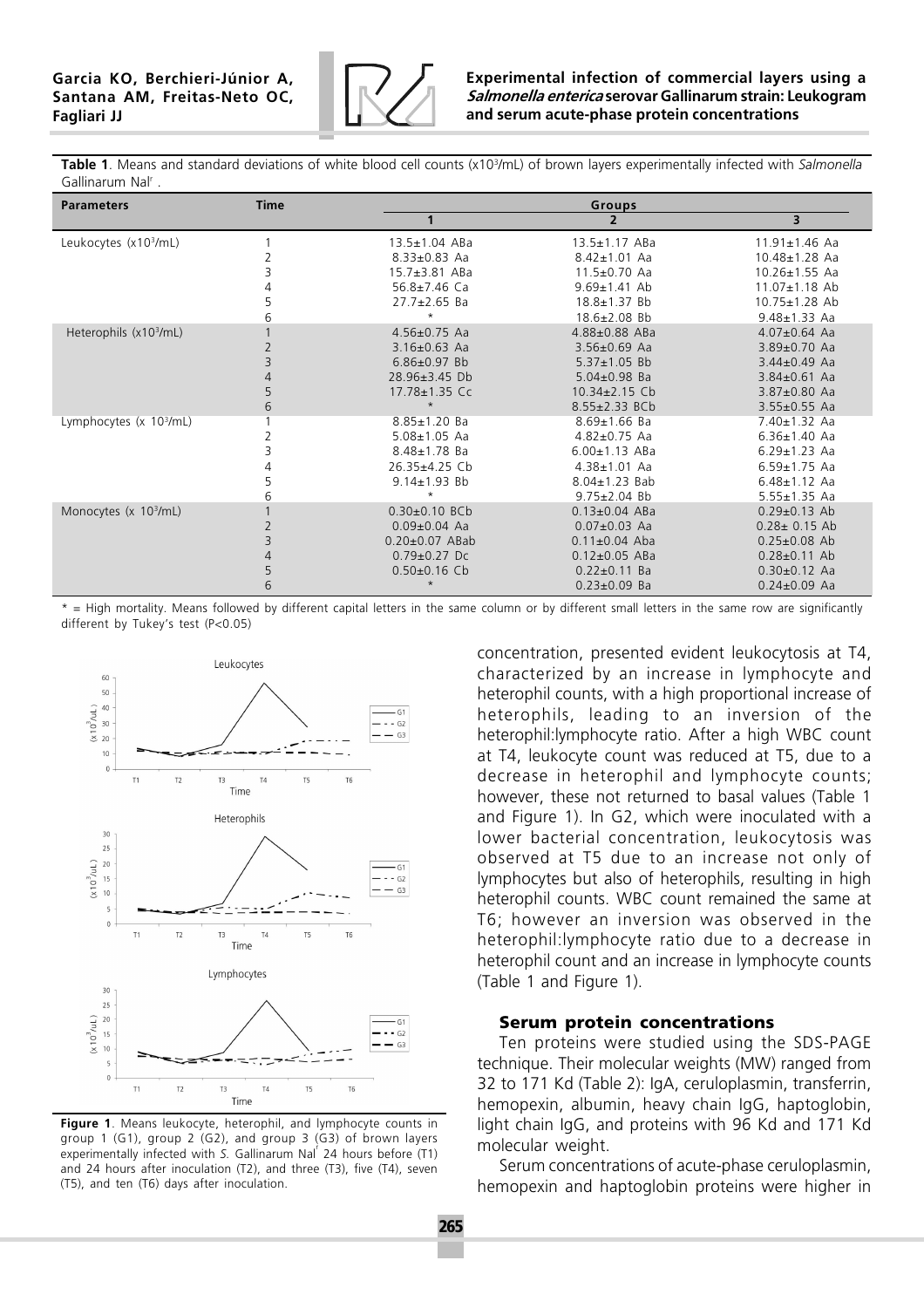

### Experimental infection of commercial layers using a Salmonella enterica serovar Gallinarum strain: Leukogram and serum acute-phase protein concentrations

Table 2. Means and standard deviations of total protein serum levels (g/dL) and protein fractions (mg/dL) obtained by sodium dodecyl sulphate-polyacrylamide gel electrophoresis (SDS-PAGE) in brown layers experimentally infected with Salmonella Gallinarum Nal<sup>r</sup> .

| Protein              | <b>T1</b>          | T <sub>2</sub>     | T3                 | <b>T4</b>          | T <sub>5</sub>     | T <sub>6</sub>     |  |  |  |
|----------------------|--------------------|--------------------|--------------------|--------------------|--------------------|--------------------|--|--|--|
| <b>Total protein</b> |                    |                    |                    |                    |                    |                    |  |  |  |
| G <sub>1</sub>       | $3.5 \pm 0.8$ ABa  | $3.6 \pm 0.3$ Aa   | $3.8 \pm 0.7$ Aa   | $3.5 \pm 0.5$ Aa   | $3.6 \pm 0.7$ Aa   | $\star$            |  |  |  |
| G <sub>2</sub>       | $4.1 \pm 0.5$ ABa  | $3.5 \pm 0.9$ BCa  | $3.1 \pm 0.5$ Ca   | $3.2 \pm 0.9$ Ca   | $3.3 \pm 0.8$ Ca   | $3.1 \pm 0.8$ Ca   |  |  |  |
| G <sub>3</sub>       | $3.3 \pm 0.9$ Aa   | $3.0 \pm 0.7$ Aa   | $3.2 \pm 0.5$ Aa   | $3.1 \pm 0.3$ Aa   | $2.8 \pm 0.6$ Aa   | $2.9 \pm 0.7$ Aa   |  |  |  |
| lgA                  |                    |                    |                    |                    |                    |                    |  |  |  |
| G1                   | $31.3 \pm 2.6$ Aab | $21.1 \pm 2.4$ ABa | $12.8 \pm 2.4$ Ba  | $18.9 \pm 2.6$ ABa | $13\pm3.6$ Ba      | $\star$            |  |  |  |
| G2                   | $41.3 \pm 2.7$ Aa  | $20.7 \pm 2.4$ Ba  | $17.5 \pm 2.4$ BCa | $14.9{\pm}2.4$ BCa | $11.2 \pm 2.6$ Ca  | $20\pm2.6$ BCa     |  |  |  |
| G <sub>3</sub>       | $27.1 \pm 2.5$ Ab  | $16.1 \pm 2.4$ Aa  | $16\pm2.6$ Aa      | $16.3 \pm 2.4$ Aa  | $16\pm2.5$ Aa      | $16.1 \pm 2.3$ Aa  |  |  |  |
| 171Kd Protein        |                    |                    |                    |                    |                    |                    |  |  |  |
| G1                   | $55.6 \pm 8.8$ Aa  | 72.6±8.5 Ba        | 78.0±7.6 Ba        | 48.4±6.9 Ca        | $50.8 \pm 8.4$ Ca  | $\star$            |  |  |  |
| G <sub>2</sub>       | $63.5 \pm 9.1$ Aa  | $65.5 \pm 9.2$ Aa  | 75.5±8.4 Ba        | 49.1 $\pm$ 7.5 Ca  | 48.1 $\pm$ 7.8 Ca  | $44.5 \pm 8.8$ Aa  |  |  |  |
| G <sub>3</sub>       | $53.6 \pm 8.7$ Aa  | $51.6 \pm 7.5$ Ab  | $52.5 \pm 8.9$ Ab  | $51.3 \pm 9.5$ Aa  | $52.7 \pm 8.9$ Aa  | 48.8±9.9 Aa        |  |  |  |
| Ceruloplasmin        |                    |                    |                    |                    |                    |                    |  |  |  |
| G1                   | $27.1 \pm 9.5$ Aa  | 69.1±18.8 Ba       | $92.4 \pm 25.4$ Ca | 1099±5 Da          | $87.6 \pm 13.3 Ba$ | $\star$            |  |  |  |
| G <sub>2</sub>       | 34.5±10.1 Aa       | $59.1 \pm 17.6$ Ba | $81.5 \pm 20.1$ Ca | 71.8±9.8Cb         | $62.9 + 9.4 Bb$    | $63.6 \pm 9.4$ Aa  |  |  |  |
| G <sub>3</sub>       | $26.7 \pm 7.7$ Aa  | $28.9 \pm 8.8$ Ab  | $27.7 \pm 8.3$ Ab  | 33.9±9.3 Ac        | $31.1 \pm 8.1$ Ac  | 35.3±9.6 Ab        |  |  |  |
| 96 Kd Protein        |                    |                    |                    |                    |                    |                    |  |  |  |
| G <sub>1</sub>       | $8.6 \pm 6.7$ Aa   | $10.1 \pm 6.1$ Aa  | $20.7 \pm 8.8$ Ba  | 45.6±13.7 Ca       | 58.0±9.7 Ca        | $\star$            |  |  |  |
| G <sub>2</sub>       | $10.8 \pm 7.1$ Aa  | $11.7 \pm 6.2$ Aa  | $17.2 \pm 6.0$ Aa  | $27.6 \pm 6.2$ Bb  | $37.7 \pm 8.6$ Cab | 37.5±9.7 Ca        |  |  |  |
| G <sub>3</sub>       | $7.9 \pm 6.4$ Aa   | $7.3 \pm 5.2$ Aa   | $7.0 \pm 6.1$ Ab   | $7.7 + 5.3$ Ac     | $8.0 \pm 6.0$ Ac   | $7.0 \pm 5.1$ Ab   |  |  |  |
| <b>Transferrin</b>   |                    |                    |                    |                    |                    |                    |  |  |  |
| G <sub>1</sub>       | 354±38.8 Aa        | $279 \pm 37.1$ Ba  | $251 \pm 45.1$ Ba  | $259 \pm 38.8$ Ba  | $279 \pm 44.3$ Ba  | $\star$            |  |  |  |
| G <sub>2</sub>       | 361±41.0 Aa        | 246±33.9 Ba        | 248±37.6 Ba        | 270±45.1 BCa       | 290±38.3 Ca        | 322±38.3 Aa        |  |  |  |
| G <sub>3</sub>       | 337±34.6 Aa        | 322±37.9 Ab        | 333±37.2 Ab        | 328±42.4 Ab        | 329±32.9 Aa        | $341\pm45.6$ Aa    |  |  |  |
| Hemopexin            |                    |                    |                    |                    |                    |                    |  |  |  |
| G1                   | $106 \pm 13.4$ Aa  | $110±15.5$ Aa      | $127 \pm 12.4$ Ba  | $133 \pm 13.4$ Ba  | $121 \pm 19.0$ Ba  | $\star$            |  |  |  |
| G <sub>2</sub>       | $117 \pm 14.3$ Aa  | $118 + 13.3$ Aa    | $123 \pm 12.4$ ABa | 135±13.3 Ba        | $130±14.2$ Ba      | 128±14.2 Ba        |  |  |  |
| G <sub>3</sub>       |                    |                    |                    |                    |                    |                    |  |  |  |
|                      | 109±21.3 Aa        | $103\pm20.4$ Aa    | $111 \pm 20.7$ Ab  | $107 \pm 23.4$ Ab  | 115±18.7 Ab        | $119±19.3$ Aa      |  |  |  |
| Albumin<br>G1        |                    | 2.103±98 ABa       | 2.058±103 Ba       | $1.987 \pm 100$ Ba | $2.069 \pm 140$ Ba | $\star$            |  |  |  |
|                      | $2.152 \pm 100$ Aa |                    |                    |                    |                    |                    |  |  |  |
| G <sub>2</sub>       | $2.299 \pm 106$ Aa | $2.165 \pm 105$ Aa | $2.172 \pm 95$ Aa  | $2.021 \pm 106$ Ba | $2.069 \pm 99$ Ba  | $2.017 + 99.1Ba$   |  |  |  |
| G <sub>3</sub>       | $2.201 \pm 99$ Aa  | $2.149 \pm 88$ Aa  | $2.107 + 93$ Aa    | 2.098±97Aa         | $2.203 \pm 78$ Aa  | $2.117 \pm 105$ Aa |  |  |  |
| Heavy chain IgG      |                    |                    |                    |                    |                    | $\star$            |  |  |  |
| G1                   | $132 \pm 18.4$ Aa  | $141\pm18.3$ Aa    | 168.4±19.7 Ba      | 194±28.4 Ca        | 224±21.8 Da        |                    |  |  |  |
| G <sub>2</sub>       | $142 \pm 19.0$ Aa  | 155±22.0 Aa        | $166 \pm 23.4$ Aa  | 190±17.8 Ba        | $207 \pm 23.5$ Ba  | 249±10.7 Ca        |  |  |  |
| G <sub>3</sub>       | $131 \pm 19.9$ Aa  | 135±17.8 Aa        | 133±18.7 Ab        | 140±17.8 Ab        | 138±19.1 Ab        | $140±9.1$ Ab       |  |  |  |
| Haptoglobin          |                    |                    |                    |                    |                    |                    |  |  |  |
| G1                   | $9.2 \pm 3.4$ Aa   | $14.6 \pm 6.7$ Ba  | 25.9±5.4 Ca        | $47.4 \pm 8.6$ Da  | 88.5±10.9 Ea       | $\star$            |  |  |  |
| G <sub>2</sub>       | $8.0 \pm 3.5$ Aa   | $10.0 + 4.6$ Aa    | $19.5 \pm 8.6$ Ba  | 35.1±12.3 Ca       | $64.6 \pm 13.9$ Da | $66.8 \pm 2.0$ Da  |  |  |  |
| G <sub>3</sub>       | $8.0 \pm 3.2$ Aa   | $9.0 \pm 2.9$ Aa   | $9.3 \pm 2.5$ Ab   | $9.9 \pm 3.1$ Ab   | $10.1 \pm 2.2$ Ab  | $10.3 \pm 2.8$ Ab  |  |  |  |
| Light chain IgG      |                    |                    |                    |                    |                    |                    |  |  |  |
| G1                   | 208±37.8 Aa        | 215±47.2 Aa        | $253 \pm 30.1$ Ba  | 259±37.8 Ba        | 254±40.9 Ba        | $\star$            |  |  |  |
| G <sub>2</sub>       | 224±28.3 Aa        | 220±27.2 Aa        | 256±27.9 Ba        | 247±30.2 Ba        | 259±32.6 Ba        | 250±40.1 Ba        |  |  |  |
| G <sub>3</sub>       | 228±20.1 Aa        | $231 \pm 27.2$ Aa  | $224 \pm 21.2$ Aa  | 225±23.4 Aa        | 235±25.6 Aa        | $227 \pm 22.8$ Aa  |  |  |  |

\* = High mortality. Means followed by different capital letters in the same column or by different small letters in the same row are significantly different by Tukey's test (P<0.05).

the inoculated groups (G1 and G2) (Table 2) as compared to the control group. The kinetics of these acute phase proteins were different in G1 and in G2, with a strong initial increase in ceruloplasmin, followed by that of haptoglobin and of hemopexin. In the most advanced phases of the infection, a progressive decrease of the serum ceruloplasmin and hemopexin concentrations was observed, in contrast with haptoglobin, wich progressively increased during the entire course of the infection. As to the negative acutephase transferrin and albumin proteins, it was observed that serum transferrin levels in both infected groups decreased after the infection, recovering at T4.

However, even after the recovery, transferrin serum concentrations continued to be lower than those of the control group (Table 2 and Figure 2). In terms of immunoglobulins, the highest IgA concentrations were found in the infected groups prior to infection (T1). At T2, serum IgA concentrations decreased, and remained constant throughout the course of the disease, presenting similar values those of the control group. A significant increase, starting at T2, in serum IgG concentrations was verified in the infected groups, and heavy chain IgG presented a proportionally higher increase (Table 2 and Figure 3).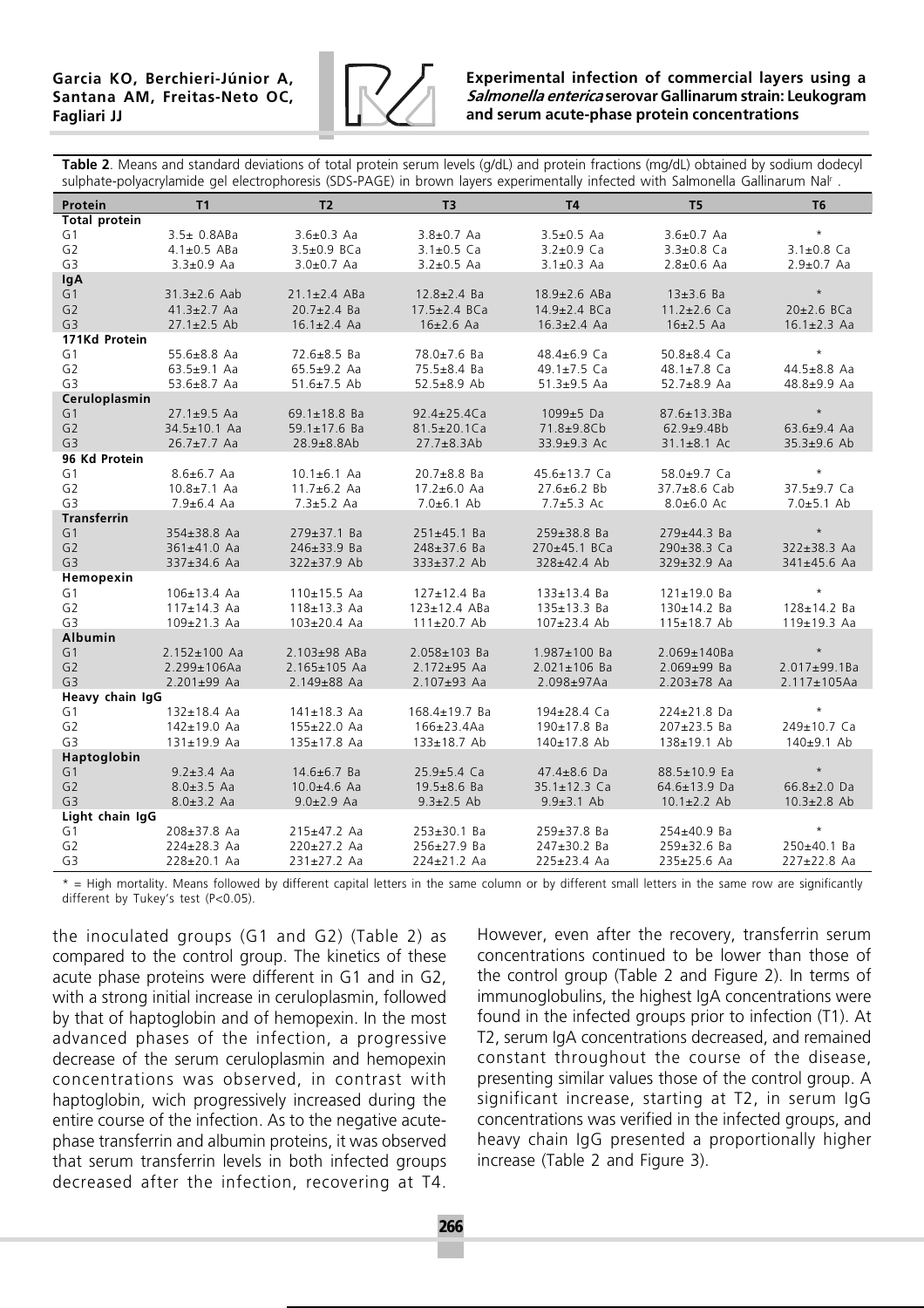

Experimental infection of commercial layers using a Salmonella enterica serovar Gallinarum strain: Leukogram and serum acute-phase protein concentrations



Figure 2. Ceruloplasmin, hemopexin, haptoglobin, and transferring mean serum concentrations in brown layers in group 1 (G1), group 2 (G2), and group 3 (G3) experimentally infected with S. Gallinarum Nal<sup>r</sup> 24 hours before (T1) and 24 hours after inoculation (T2), and three (T3), five (T4), seven (T5) and ten (T6) days after inoculation.



Figure 3. Heavy- and light-chain IgG and IgA serum concentrations in brown layers in group 1 (G1), group 2 (G2), and group 3 (G3) experimentally infected with S. Gallinarum Nal<sup>r</sup> 24 hours before (T1) and 24 hours after inoculation (T2), and three (T3), five (T4), seven (T5), and ten (T6) days after inoculation.

### **DISCUSSION**

### **White blood cell counts**

Several studies suggest that white blood cell count is a sensitive indicator of acute inflammatory disease. In the present study, the initial decrease in WBC count at T2 may have been caused by the cytopathic effect of Salmonella Gallinarum lipopolysaccharides (LPS) on poultry leukocytes during the initial phases of the infection, causing cell lysis. In studies using a mixture of heterophils and Salmonella Typhimurium, Lam & Munn (2002) detected changes in heterophil morphology and fast disappearance of that cell type, suggesting that the contact with LPS caused heterophil degranulation.

In G1, the evident leukocytosis detected at T3 and T4 coincided with the manifestation of characteristic clinical signs (apathy, dehydration, anorexia, and bloody diarrhea). Berchieri Jr. (2000) suggests that there is leukocytosis because, during the acute phase of fowl typhoid, there is a fast multiplication of Salmonella Gallinarum inside the phagocytes, causing cell lysis and release of the bacterium into the extracellular compartment. This stimulates a strong immune response and induces a type of antigen-antibody reaction that is responsible for the clinical signs. At the same time, the possible presence of the bacterium in target organs, such as the liver, spleen, kidneys, thymus, and heart, may stimulate the production and release of leukocytes into the blood stream.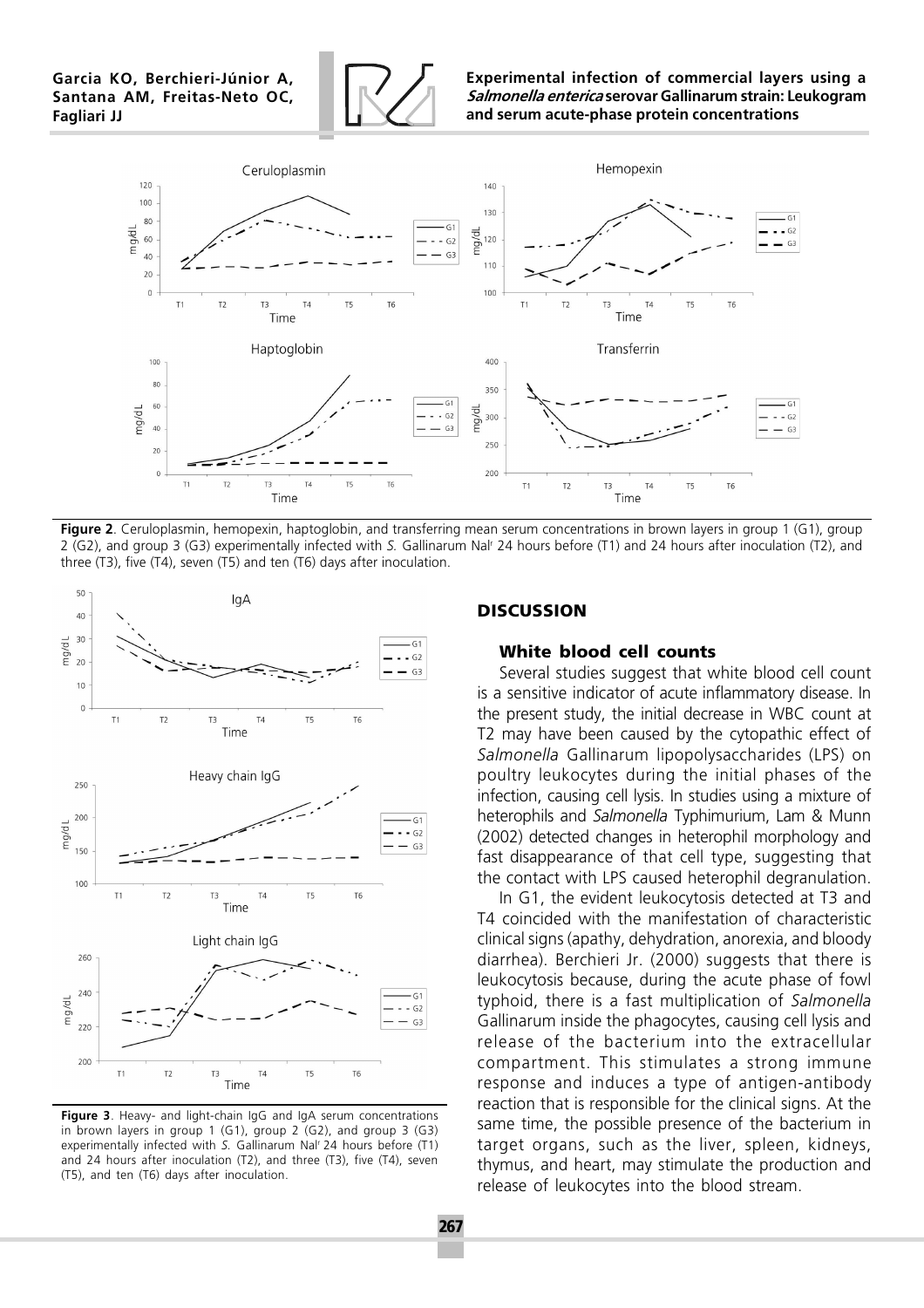

The leukocytosis detected at T4 was characterized by an increase in lymphocyte and heterophil counts; the higher increase in heterophil count caused the inversion of the heterophil:lymphocyte ratio (Table 1 and Figure 1). That inversion may be explained by the fact that heterophils are particularly important in young birds, because their specific immune response, based on lymphocytes, is still immature. In this case, the high heterophil count may be due to the recruitment of mediators by new cells and also to the migration of the circulating heterophils to the area of the lesion, with the presence of young heterophils in the blood. In a study with experimental infection with Salmonella Gallinarum of 20-day-old broiler chickens, an increase in leukocyte counts was verified, particularly of heterophils relative to lymphocytes (Cardoso et al., 2003); the appearance of young cells in the blood stream of the infected birds, with maximum value at 11 days after inoculation, was also observed. The authors also state that these young cells probably have a heterophylic lineage, and in this case, there is a strong medullar demand which is typical of a bacterial infection. Other authors studying Salmonella Gallinarum experimental infections also observed leukocytosis and heterophilia (Assoku et al., 1970; Allan & Duffs, 1971; Kokosharov, 1998; Freitas Neto et al., 2007), with an increase in the percentage of mielocytes during infection (Kokosharov, 1998).

After intense leukocyte activity and appearance of the characteristic clinical signs between T3 and T4, 21 birds died between T4 and T5. This indicates that the birds were unable to cope with infection, as demonstrated by the sudden decrease in leukocytes at T5 in G1 birds. This decrease may have been caused by the previous excessive recruiting of these cells to eliminate the bacterium, depleting the organs responsible for their production and storage, and rendering them incapable of producing enough new cells to control the infection.

Leukocyte count increase was less evident in G2 as compared to G1; it occurred later (T5), and was less intense (Table 1 and Figure 1). That is also reflected in the number of deaths, with 21 dead birds in in G1 and only nine in G2. The mild infection in G2 allowed some birds to survive, and, at T6, leukocyte counts remained stable, with an inversion, however, of the heterophil:lymphocyte ratio (Table 1 and Figure 1). As only two out of the 11 remaining birds died after the leukocytosis peak, this inversion may indicate that the birds were recovering.

Experimental infection of commercial layers using a Salmonella enterica serovar Gallinarum strain: Leukogram and serum acute-phase protein concentrations

# **Serum Proteins**

The initial phase of the inflammatory reaction induced by infection involves the release of acutephase proteins (Gruys et al., 1994).

The results obtained in G1 and in G2 indicate that the serum levels of positive acute-phase ceruloplasmin, hemopexin, and haptoglobin proteins and negative acute-phase transferrin protein increased and decreased, respectively, during the course of the infection, probably due to the tissue lesions caused by the bacterium. Similar results were reported by Fagliari et al. (2008) in horses with acute abdomen. In a study on serum proteins of broilers of different ages, Silva et al. (2007) found a decrease in serum acute-phase proteins at 21 days of age and, according to the authors, this fact can be explained due to the birds' high protein requirements for growth. The decrease in the concentrations of the positive acute-phase proteins and the increase in transferrin levels during the most advanced phases of the infection in G2 birds can be considered prognostic or recovery indicators.

IgA is the main immunoglobulin that acts in the intestinal epithelium, reducing bacterial colonization. The penetration of Salmonella in the intestinal epithelium is mediated by type-III secretion system, present in Salmonella pathogenicity islands 1 and 2 (SPI-1 and SPI-2) (Jones et al., 2001). According to these authors, the proteins secreted by that system interact with the epithelial cells, stimulating the production of pro-inflammatory cytokines (IL-4 and IL-6), aiding the infiltration of polymorphonuclear cells and inducing IgA production, which is an extremely important intestinal inflammatory response for the control of systemic infection. IgA is secreted in the mucous membrane of the oviduct, and then absorbed by the intestinal mucous membrane of the young birds specially during the first hours of life (Loeken & Roth, 1983). This explains why, in the present study, the highest IgA concentrations in the infected groups were verified before the infection. At T2, IgA serum level decreased and remained stable during the entire course of the infection, presenting similar values as those of the control group. This fact may be explained by the weak initial intestinal immune response induced by Salmonella Gallinarum. This can probably be due to the absence of flagellum on the surface of this bacterium, as this structure is a powerful stimulus for cytokines production (Wyant et al., 1999). It can also be due to a mutation in invH, one of the genes that controls the secretion of the type-III system (Altmeyer et al., 1993). It must be noted that low IgA response in the mucosa in face of an infection may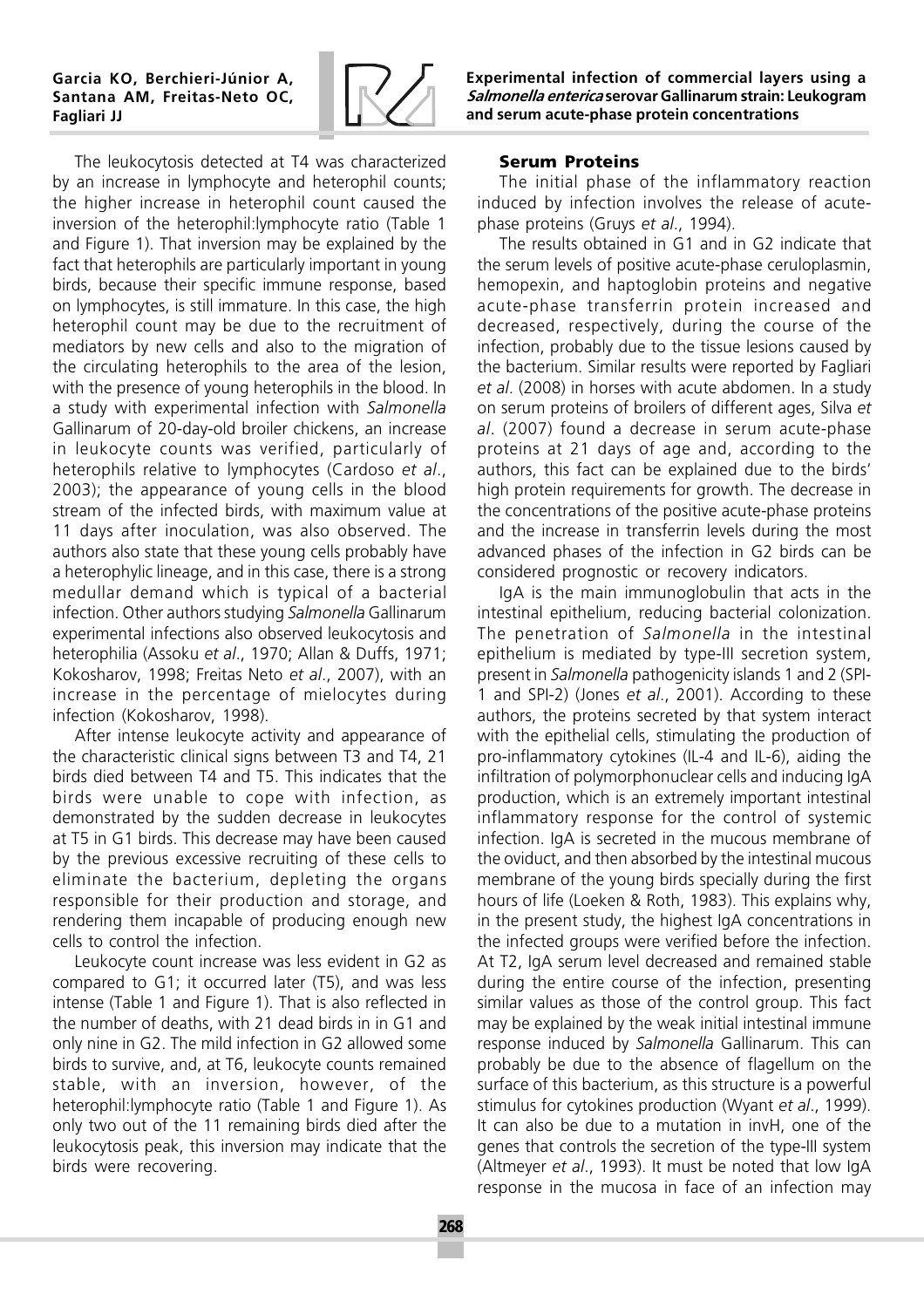

result in stronger pathogenicity, and consequently, in high mortality in field cases of fowl tiphoid, as also recorded in the present study. The damage to the barrier of the intestinal mucosa predisposes to systemic infection and consequently, to typical tissue lesions, especially in the liver, spleen, and heart (Berchieri Jr., 2000).

Good protection against Salmonella requires as much immunity mediated by T cells as humoral immunity (Berchieri Jr., 2000). Therefore, in systemic Salmonella infections, the humoral response, characterized by high IgG levels, does not eliminate the bacterium from the body if there is no cellular immune response; it is essential for the extracellular bacterial destruction process. The increase in IgG serum levels, as verified in the present study during the infection, demonstrates the importance of this immunoglobulin in the elimination of the microorganism through opsonization and complement fixation, promoting the phagocytosis of the bacterium.

In conclusion, the most significant changes in the present study were observed in G1 birds, which received a higher concentration of Salmonella Gallinarum; in other words, these birds were more susceptible to the infection as compared to G2 birds. The increase in heterophil and lymphocyte counts was one of the most evident changes in the leukogram of G1 and G2 birds, with an inversion of the heterophil:lymphocyte ratio, typical Salmonella Gallinarum infections in young layers. The main changes in the serum protein profile were an increase in the acute-phase proteins ceruloplasmin, haptoglobin, and hemopexin, and a decrease in transferrin levels. In relation to immunoglobulin concentrations, there was an increase in IgG and mild variation in IgA level during the course of the infection. The results of the present study, therefore, may aid the understanding of leukocyte kinetics, as well as acute-phase protein and immunoglobulin changes that happen during Salmonella Gallinarum experimental infection, and, consequently, the understanding of the pathophysiology of fowl typhoid.

# **REFERENCES**

Allan D, Duffs WP. The immunophatology in fowls (Gallus domesticus) of acute and subacute Salmonella Gallinarum infection. Research in Veterinary Science 1971; 12:140-151.

Altmeyer RM, McNern JK, Bossio JC, Rosenshine I, Finlay BB, Galan JE. Cloning and molecular characterisation of a gene involved in Salmonella adherence and invasion of cultured epithelial cells. Molecular Microbiology 1993; 7:89-98.

### Experimental infection of commercial layers using a Salmonella enterica serovar Gallinarum strain: Leukogram and serum acute-phase protein concentrations

Assoku RK, Penhale WJ, Buxton A. Haematological changes in acute experimental Salmonella Gallinarum infection in chickens. Journal of Comparative Pathology 1970; 80:473-485.

Berchieri Jr A. Salmoneloses aviárias. In: Berchieri Jr A, Macari M, editores. Doenças das aves. Campinas, Facta; 2000. p. 185-196.

Berchieri Jr A, Murphy A, Marston K, Barrow PA. Observations on the persistence and vertical transmission of Salmonella enterica serovars Gallinarum and Pullorum in chickens: effect of bacterial and host genetic background. Avian Pathology 2001; 30:221-231.

Cardoso AL, Tessari EN, Castro AG. Estudo hematológico em aves inoculadas com Salmonella Gallinarum. Arquivos do Instituto Biológico 2003; 70(1):35-42.

Fagliari JJ, Silva SL, Silva PC, Pereira GT. Leucograma e teores plasmáticos de proteínas de fase aguda de eqüinos portadores de abdômen agudo e submetidos à laparotomia. Arquivo Brasileiro de Medicina Veterinária e Zootecnia 2008; 60:322-328.

Freitas Neto OC, Arroyave WH, Alessi AC, Fagliari JJ, Berchieri Jr A. Salmonella Gallinarum: Clinical, anatomophatological and haematological studies. Brazilian Journal of Poultry Science 2007; 9:133-141.

Gruys E, Obwolo MJ, Toussaint MJM. Diagnostic significance of the major acute phase proteins in veterinary clinical chemistry: a review. The Veterinary Bulletin 1994; 64:1009-1018.

Jones MA, Wigley P, Kerrie L, Page L, Scott D, Barrow PA. Salmonella enterica serovar Gallinarum requires the Salmonella pathogenicity island 2 type III secretion system but not the Salmonella pathogenicity island 1 type III secretion system for virulence in chickens. Infection and Immunity 2001; 69:5471-5476.

Kokosharov T. Changes in the white blood cells and specific phagocytosis in chicken with experimental acute fowl typhoid. Veterinarski arhiv 1998; 68:33-38.

Lam KM, Munn RJ. The cytolytic effects of Salmonella enterica serovar Typhimurium on chicken heterophils. Avian Pathology 2002; 31:277-283.

Loeken MR, Roth TF. Analysis of maternal IgG subpopulations which are transported into the chicken oocyte. Immunology 1983; 49:21-28.

Lucas AM, Jamroz C. Atlas of avian hematology [monograph]. Washington: U.S. Department of Agriculture; 1961.

Natt MP, Herrick CA. A new blood diluent for counting the erytrocytes and leucocytes of the chicken. Poultry Science 1952; 31:735-738.

Oliveira GH, Fernandez AC, Berchieri Jr A. Experimental infection of laying hens with Salmonella enterica serovar Gallinarum. Brazilian Journal of Microbiology 2005; 36:51-56.

Silva PRL, Freitas Neto OC, Laurentiz AC, Junqueira OM, Fagliari JJ. blood serum components and serum protein test of Hybro-PG broilers of different ages. Brazilian Journal of Poultry Science 2007; 9:213-216.